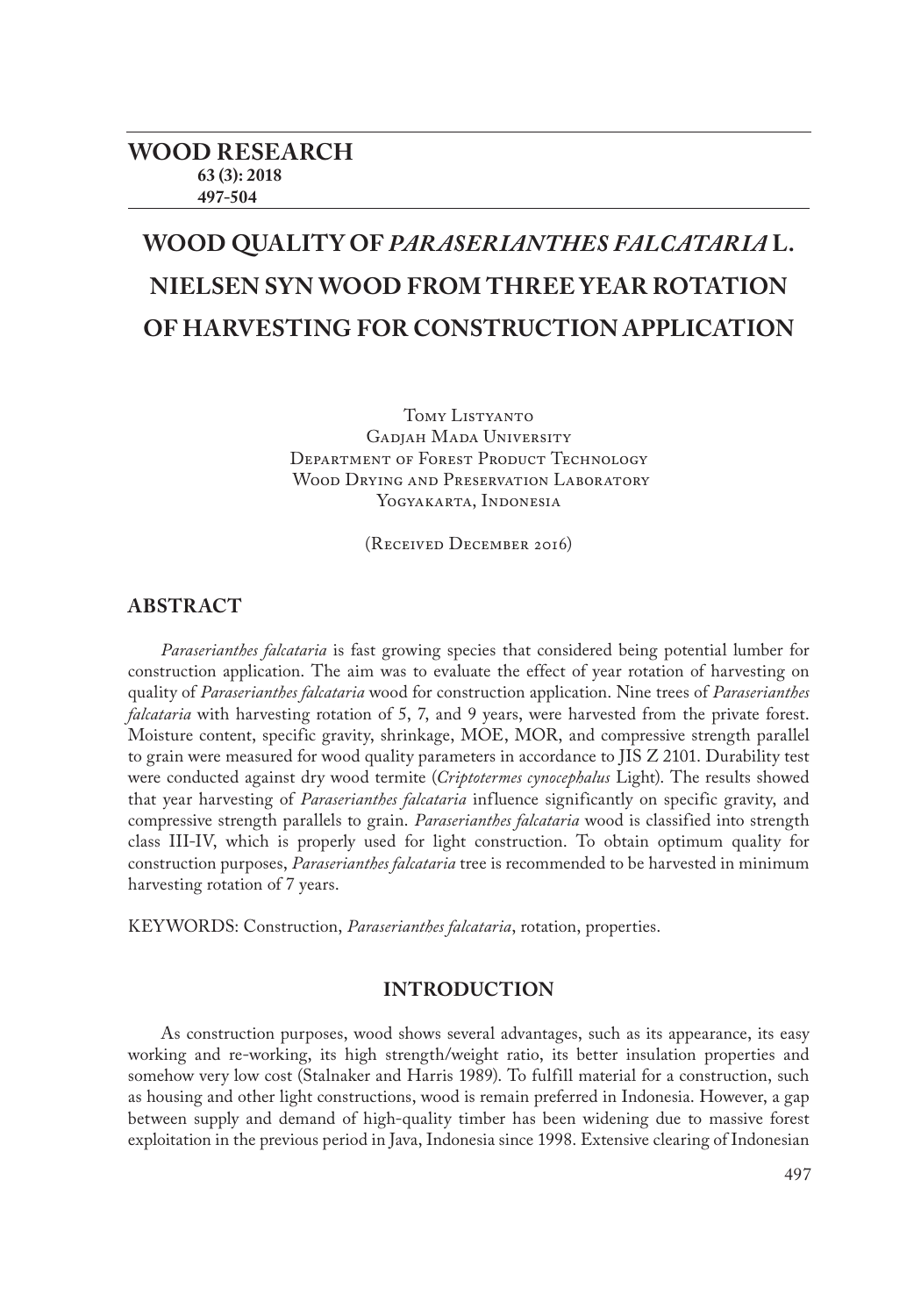#### **WOOD RESEARCH**

forest reached 47,600 ha per year from 2009-2012 (Margono et al. 2014). On the other hand, the number population and residential housing are increasing, which lead to growing demand for wood products, especially for construction. Therefore, it is essential to explore substituted potential timber for construction use. Providing an alternative fast growing species, which also able to grow in various type of soil and acceptable quality for construction, has been a significant concern in Indonesia.

*Paraserianthes falcataria* L. Nielsen syn wood is one of the fast-growing species that has been widely planted in Indonesia. Smallholder has traditionally planted *Paraserianthes falcataria* on private or community land in a multi-cropping system due to their ability to fix nitrogen, and fodder production (Sorieanegara and Lemmens 1993). *Paraserianthes falcataria* is also well planted in almost all type of soil and elevation in Indonesia (Krisnawati et al. 2011). This species is a fairly large tree that can grow up to 30 m with straight bole-height up to 20 m. The growth rate of this species is also good, which is shown by a mean annual increment (MAI) can reach  $30-40$  m<sup>3</sup>/ha in 8-12 years of harvesting rotation (Sorieanegara and Lemmens 1993). *Paraserianthes falcataria* have been utilized mainly for plywood and harvested based on a diameter that important in plywood production. Planting *Paraserianthes falcataria* is provide more routine income, which is shown by Benefit-Cost Ratio (B/C Ratio) of more than one (Siregar et al. 2007). Therefore, *Paraserianthes falcataria* is considered to be a potential alternative lumber for construction purposes in Indonesia.

Farmer is often lack of information related to proper time to harvest trees in optimum quality based on year rotation. Regarding to the volume of growth, *Paraserianthes falcataria* is usually harvested after ten years old and tends to decrease up to 8 years old (Siregar et al. 2007). Kurinobu, et al. (2007) observed that *Paraserianthes falcataria* are planted by well-managed forest company in the year rotation of 8 years. A shorter rotation of harvesting was reported by Nemoto et al. (2002) who stated that *Paraserianthes falcataria* can be used for industrial purposes at six year rotation. Regarding wood quality, there is not enough information related to a proper time of year rotation of harvesting. Wood quality is affected by many factors including silvicultural treatments such as rotation age (Goncalves et al. 2004, Listyanto and Nichols 2009). Shorter rotation in fast growing species tends to have a high proportion of juvenile (Bao et al., 2001, Rahayu et al. 2014). The decrease of year rotation of harvesting may influence on wood quality by increasing the proportion of juvenile wood and sapwood, which lead to a decrease of strength properties (Bao et al. 2001). The increasing proportion of sapwood may also influence on average a durability of lumber. As a result, prolonging harvesting rotation may not significantly influence on growth and quality improvement. There are more parameters, such as moisture content (m.c.), density, shrinkage, mechanical properties, and durability that should be investigated to support farmer or wood industries to select the proper time to harvest *Paraserianthes falcataria*.

The aim of this study was to evaluate the effect of year rotation of harvesting on the quality of *Paraserianthes falcataria* wood for construction purposes. Moisture content, specific gravity, shrinkage, modulus of elasticity (MOE), modulus of rupture (MOR), compressive strength parallel to grain, termite mortality, and mass losses of the samples were measured to determine the quality of *Paraserianthes falcataria* wood for construction use.

## **MATERIALS AND METHODS**

Nine trees of *Paraserianthes falcataria* from three different year rotation, which were 5, 7, and 9 years old, were harvested from the private forest (07.53.180 S and 110.03.982 E ) in Yogyakarta. Three trees on each year rotation were taken for sample. Each tree was cut into logs with the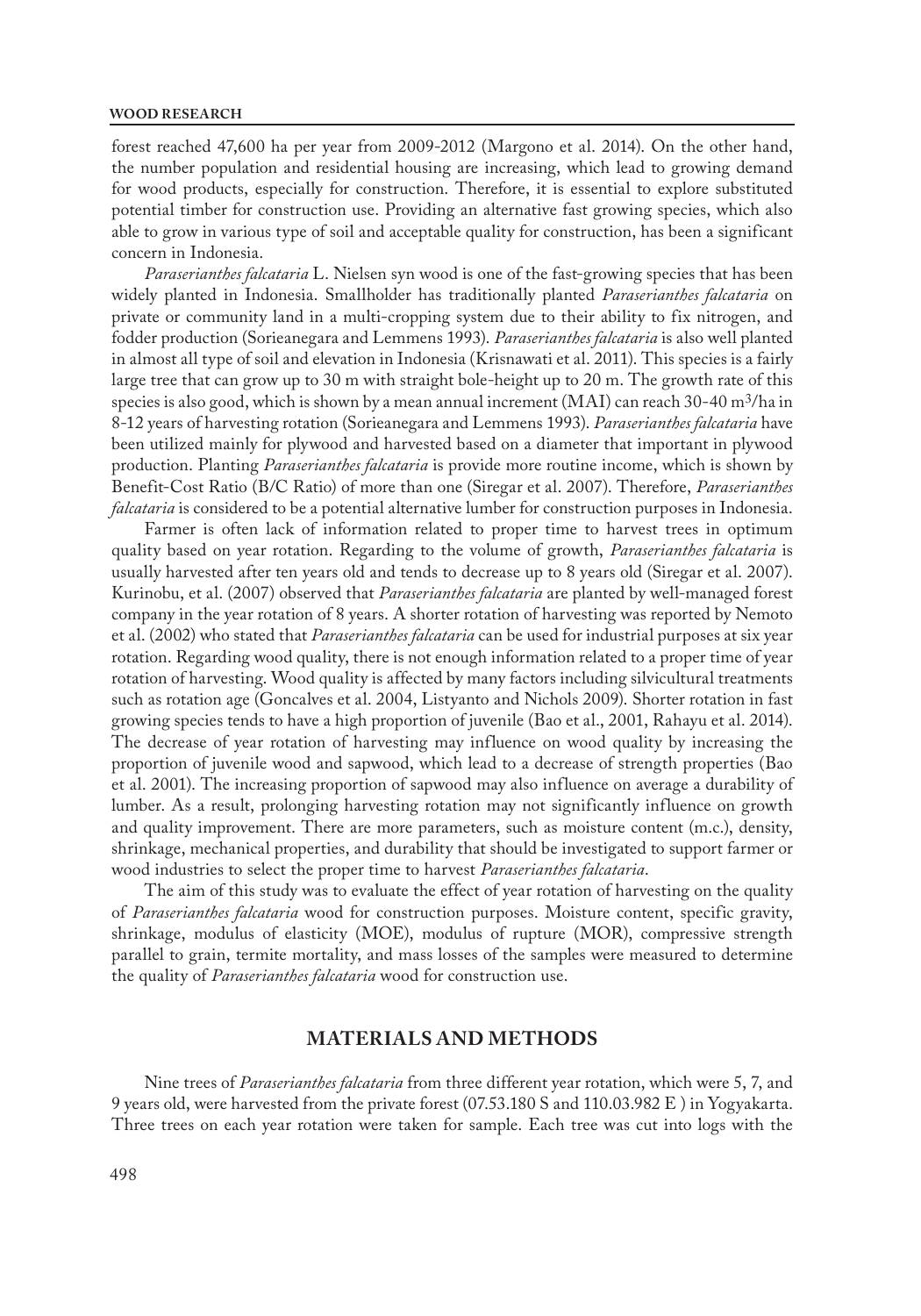length of 2000 mm (Fig. 1). A total of 3 short logs 400 mm in thickness were collected from the bottom, middle, and top part of each tree (Fig. 1a). Disks with the thickness of 20 mm were crosscut in the bottom part of each log with the dimension of  $20 \times 20 \times 20$  mm to create sample of m. c. and specific gravity (Fig. 1 b-c). Samples for shrinkage measurement were prepared with the dimension of  $20 \times 20 \times 40$  mm (Fig. 1d). Sample with the dimension of  $20 \times 20 \times 300$  mm were prepared for measurement of modulus of elasticity (MOE) and modulus of rupture (MOR). Sample for compressive strength parallel to grain were made with the dimension of 20 x 20 x 60 mm. Moisture content, specific gravity, shrinkage, MOE, MOR, and compressive strength parallel to grain were measured in accordance JIS Z 2101-2117 (2009). Durability test were conducted by preparing the sample with the dimension of  $50 \times 50 \times 50$  mm. All samples were conditioned to obtain m.c of 12% and tested against dry wood termite (*Criptotermes cynocephalus* Light). Termite mortality and mass losses of the samples were calculated after 28 days observation.



*Fig. 1: Schematic drawing of preparing sample. (a) Log and disk cutting. (b) Transversally schematic diagram of preparing sample of moisture content, density, and shrinkage measurement. (c) Preparing sample for moisture content and density measurement. (d) Preparing sample for shrinkage measurement.*

Analyses of variance with the significance level  $\alpha$  of 0.05 were conducted to analyse the effect of year rotation of harvesting on m. c., specific gravity, shrinkage, modulus of elasticity (MOE), modulus of rupture (MOR), compressive strength parallel to grain, termite mortality and mass losses of the samples. Tukey`s honestly significant different (HSD) was used to determine the difference among the year rotation of harvesting.

### **RESULTS AND DISCUSSIONS**

Green m. c. of *Paraserianthes falcataria* varied between 111%-146%. The average of a green moisture content of each year rotation is presented in Tab. 1. This value of green m.c. is relatively high. The effects of m.c. has to be understood and considered in the wood construction (Kretschmann 2010). Moisture content influence significantly on strength properties of lumber. Gerhards (1982) stated that a significant effect implies a greater change in mechanical properties because of a given change in m.c. Therefore proper drying should be applied, otherwise strength properties is decreasing due to higher given m.c. Incising as pre-treatment with combined by microwave and steam drying could be considered to be applied for proper drying method to reduce greater m.c. with minimum defects (Listyanto et.al. 2016a, Listyanto et.al. 2016b, Listyanto et.al. 2013). Analysis of varian showed that there was no significant different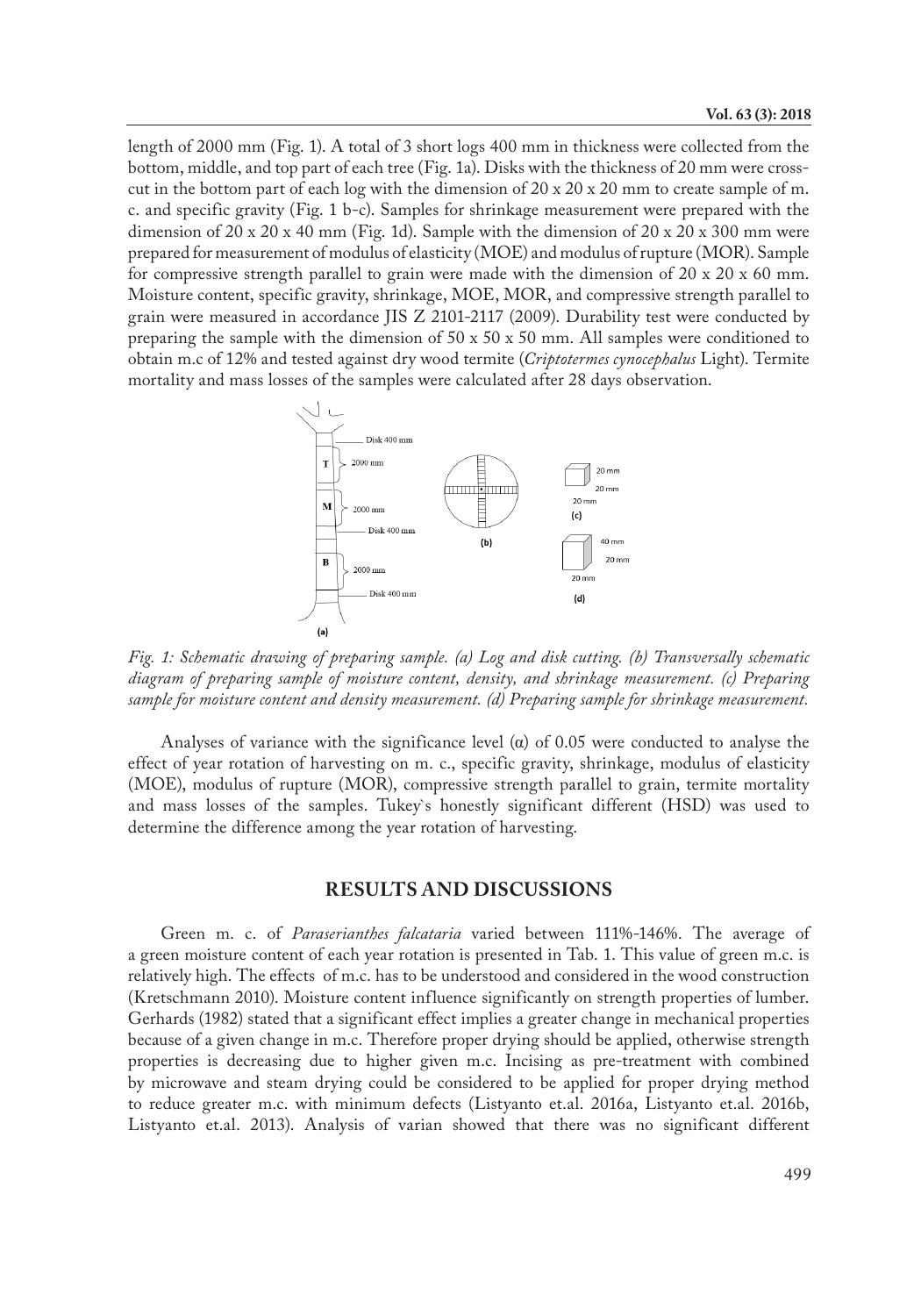(P – value > 0.05) on green m. c. among three different year rotation. This means farmer can harvest *Paraserianthes falcataria* start from 5 year rotation.

*Tab. 1: Average of green moisture content, radial and tangential shrinkage, and tangential and radial shrinkage ratio.*

| Age | Green Moisture<br>Content $(%)$ | Shrinkage to oven dry $(\%)$ T/R ratio |            |     |
|-----|---------------------------------|----------------------------------------|------------|-----|
|     |                                 | Radial                                 | Tangential |     |
|     | 131                             | 2.59                                   | 4.56       | 1.8 |
| 7   | 123                             | 2.75                                   | 4.57       | 1.7 |
| 9   | 139                             | 3.21                                   | 6.11       | 1.9 |

Tangential and radial shrinkage ratio varied between 1.8 and 1.9. The average of T/R shrinkage ratio is shown in Tab. 1. There was no significant different  $(P - value > 0.05)$  on T/R shrinkage ratio among three year rotation. It is important to consider that this ratio is classified into medium and high, which may cause some significant warping after sawing. Shrinkage is a parameter of wood dimensional stabilization. The effects of tangential and radial shrinkage ratio (T/R ratio) can cause wood warping and checks during drying below fiber saturation point. Checks across one surface to the opposite one may influence the strength properties (Kretschmann, 2010). Therefore, it should be considered during sawing and drying process. Heavy sticker or clamp should be well prepared before proper drying.

Interestingly, significant difference  $(P - value > 0.05)$  was found in the parameter of specific gravity. Wood from harvesting rotation of seven and nine year-old showed a higher average of specific gravity than that of five years one (Fig. 2).



*Fig. 2: The Average specific gravity of Paraserianthes Fig. 3: Average modules of elasticity (MoE) falcataria wood from three different rotation age of tree. of Paraserianthes falcataria wood from three different age of tree.*

The difference of specific gravity between 5 years old and 7-9 years is seemed to be caused by transition line between juvenile and mature part (Gartner 2005). This result is also supported by Rahayu et al. (2014) that 5-6 years falcataria is dominated by juvenile wood. *Paraserianthes falcataria* at seven years or more is expected to be dominated by mature wood. Specific gravity also shows strong correlation with mechanical properties, such as compressive strength properties (Gerhards 1982, Kollman and Cote 1984). The structural Young's modulus and the flexural stiffness of the stem are affected by the distribution of adult and juvenile wood within the stem affects (Bruechert et al. 2000). Consequently, harvesting *Paraserianthes falcataria* in the age of 7-9 years are more recommended.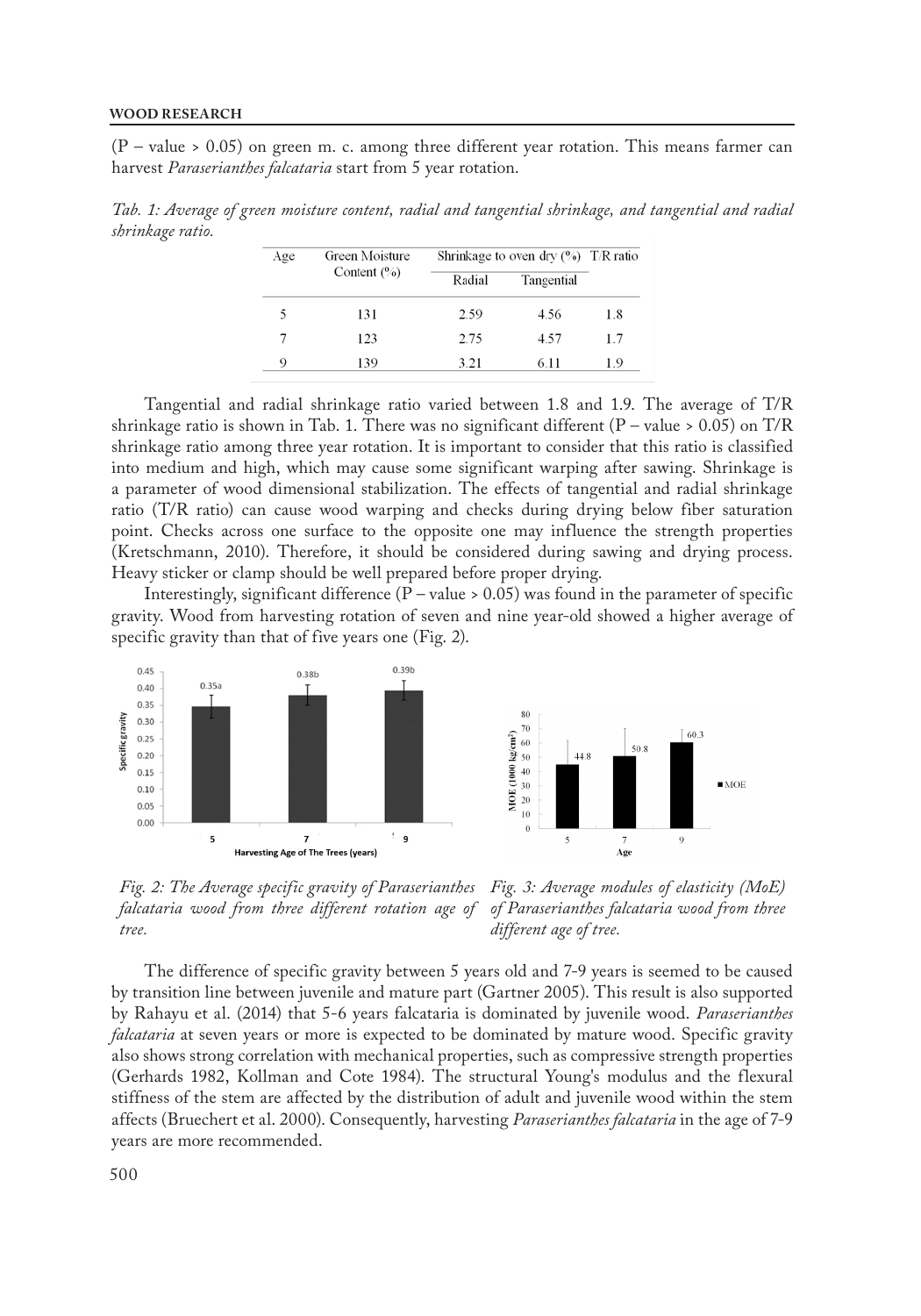The average value of strength properties at m.c. 12% are shown in Fig. 3-5. Modulus of rupture (MOR) were in the range of 536 kg·cm<sup>-2</sup> - 541 kg·cm<sup>-2</sup> while modulus of elasticity (MOE) varied between  $44.827 \times 1000 \text{ kg} \cdot \text{cm}^{-2}$  and  $60.314 \times 1000 \text{ kg} \cdot \text{cm}^{-2}$ . This results slightly higher than that reported by Martawijaya et al. (2005) that MOR values of *Paraserianthes falcataria* were 526 kg. cm-2.



*Fig. 4: Average modules of rupture (MOR) of Paraserianthes falcataria wood from three different age of tree. Fig. 5: Average compressive strength perpendicular to grain of Paraserianthes falcataria wood from three different age of tree.*

There were no significant different ( $P$  – value > 0.05) on MOR and MOE among those three year rotation of harvesting. Significant difference was found in compressive strength parallels to grain. Compressive strength parallel to grain of year rotation 7 and 9 year were higher than that of 5 year one. Strength property based on MOR is classified into strength class II-IV, which means suitable for light construction. Considering its specific gravity and strength properties, *Paraserianthes falcataria* shows better properties on strength-weight ratio, which is important in construction application (Breyer et al. 2003). Therefore, it is recommended to harvest *Paraserianthes falcataria* in the year rotation of 7-9.

Termite mortality and mass losses were investigated as a parameter to indicate the durability of the samples. Termite mortality was in the range between 37 and 42%, while mass losses after 28 days against dry wood termite varied between 1.6 % and 1.2 %. The average mortality and mass losses of *Paraserianthes falcataria* wood from three different harvesting rotation against dry wood termite can be seen in Fig. 6.



*Fig. 6: The average mortality and mass losses of Paraserianthes falcataria wood from three different age of tree against drywood termite.*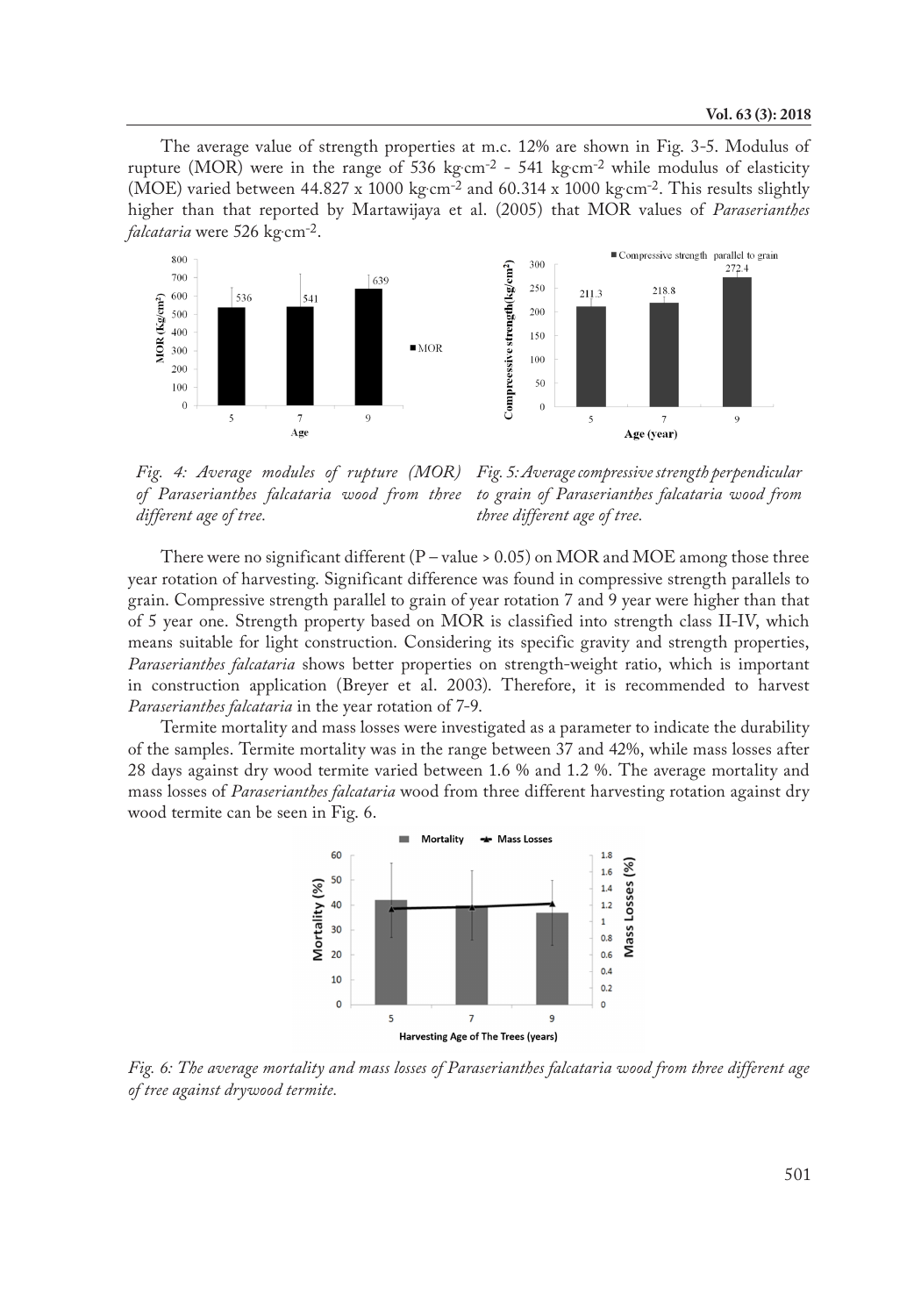#### **WOOD RESEARCH**

This result indicates that *Paraserianthes falcataria* has a low resistance against dry wood termite. This result is similar with report by Martawijaya et al. (2005) that *Paraserianthes falcataria* can be classified into durability class IV. There was no significant different on durability (P – value > 0.05) among three year rotation *Paraserianthes falcataria* trees. Therefore, it is recommended to preserve all *Paraserianthes falcataria* wood from rotation of 5-9 year before using as construction use.

## **CONCLUSIONS**

It can be concluded that year rotation influence significantly on specific gravity and compressive strength parallel to grain. *Paraserianthes falcataria* wood is classified into strength class III-IV., which is suitable for light construction purposes. *Paraserianthes falcataria* is recommended to be harvested in the minimum harvesting rotation of 7 years-old, which is properly used for light construction. It is important to preserve *Paraserianthes falcataria* wood before utilising for construction application.

# **ACKNOWLEDGEMENTS**

This research was supported by the Directorate for Research and Community Service of the Ministry of National Education for the Republic of Indonesia (BOPTN).

## **REFERENCES**

- 1. Bao, F. C., Jiang Z. H., Hiang, X. M. Lu, X. X., Luo, XQ , Zhang S. Y., 2001: Differences in wood properties between juvenile wood and mature wood in 10species grown in China, Wood Science and Technology 35(4)363-375.
- 2. Breyer, D.E., Fridley, KJ., Pollock, D.G., Cobeen, K.E., 2003: Design of wood structures-ASD. McGraw-Hill. New York
- 3. Bruechert, F., G. Becker, and T. Speck. 2000: The mechanics of Norway spruce [*Picea abies*  (L.) Karst]: The mechanical properties of standing trees from different thinning regimes, Forest Ecology and Management 135:45–62.
- 4. Gartner B.L., 2005: Assessing wood characteristics and wood quality in intensively managed plantation, Journal of Forestry 103; 75-77.
- 5. Gerhards, C.C. 1982: Effect of moisture content and temperature on the mechanical properties of wood: an analysis of immediate effects, Wood and Fiber 14(1): 4-36.
- 6. Goncalves J.L.D.M., Stape J.L., Laclau J.P., Smethurst P., Gava J.L., 2004: Silvicultural effects on the productivity and wood quality of eucalypt plantations, Forest Ecology and Management 193: 45-61.
- 7. JIS Z 2101. 2009. Methods of test wood. Japan Standards Association.
- 8. Kollman, F. F., Cote, W.W. 1984: Principles of wood science and technology, New York, 528-529.
- 9. Kretschmann, D.E. 2010: Mechanical properties of wood. In: Wood handbook. Wood as an engineering material. Forest Products Laboratories, technical report, USDA, Madison, Wisconsin, U.S. 5:1–44.